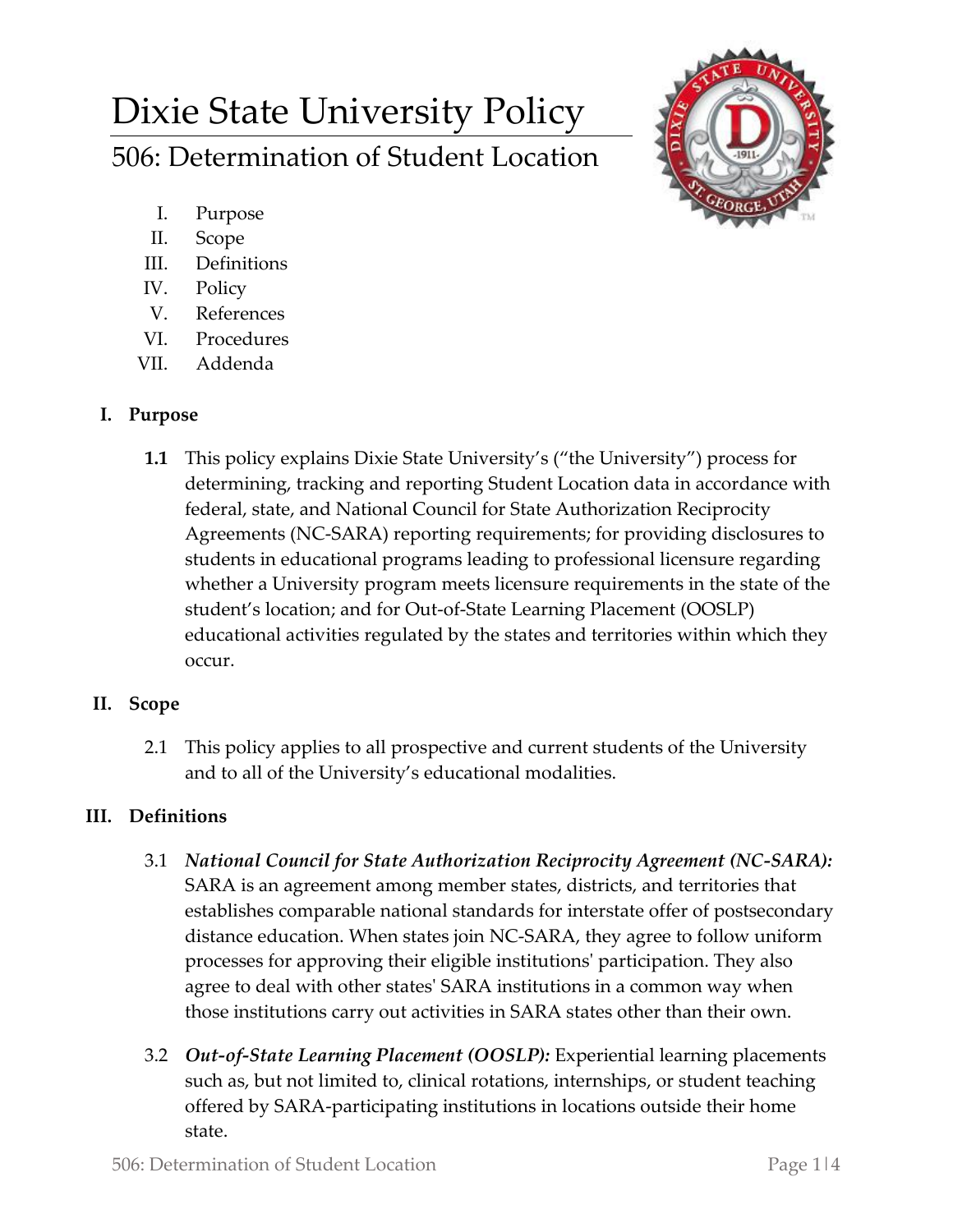- 3.3 *Professional Licensure:* A process of state or other governmental entities establishing standards of practice and giving legal authorization to practice a profession by providing licenses or certifications to individuals who meet those standards.
- 3.4 *Student Location:* Physical address that a student identifies during the registration process for that semester as the location where the student will physically reside (live and/or frequently stay) during the semester while the student is taking courses. It is a place of residence where the student would most likely be found to sleep at night during the semester.
- 3.5 *State of Location:* The state identified in the Student Location as the state where a student physically resides during the semester while the student is taking courses.

## **IV. Policy**

- 4.1 Overview
	- 4.1.1 Adherence to the revised federal regulations, which went into effect July 1, 2020, is a condition of Title IV eligibility (i.e., the University's ability to offer federal student aid).
	- 4.1.2 The University is required to track and determine where its students are physically located while taking courses (Student Location), as opposed to their states of residency.
	- 4.1.3 Documentation of the University's determination of Student Location must be provided by the University when requested by a state, the U.S. Secretary of Education, and/or by the Office of Assessment and Accreditation Support.
	- 4.1.4 Student Location determination enables the University to issue statespecific disclosures about educational preparation for certification/licensure in the state where a student is located and to meet federal and NC-SARA reporting requirements.
	- 4.1.5 The University must determine Student Location for each registered student:
		- 4.1.5.1 At the time of a student's initial enrollment in an educational program of the University, and
		- 4.1.5.2 Upon formal receipt from a student of information about a change in the Student Location.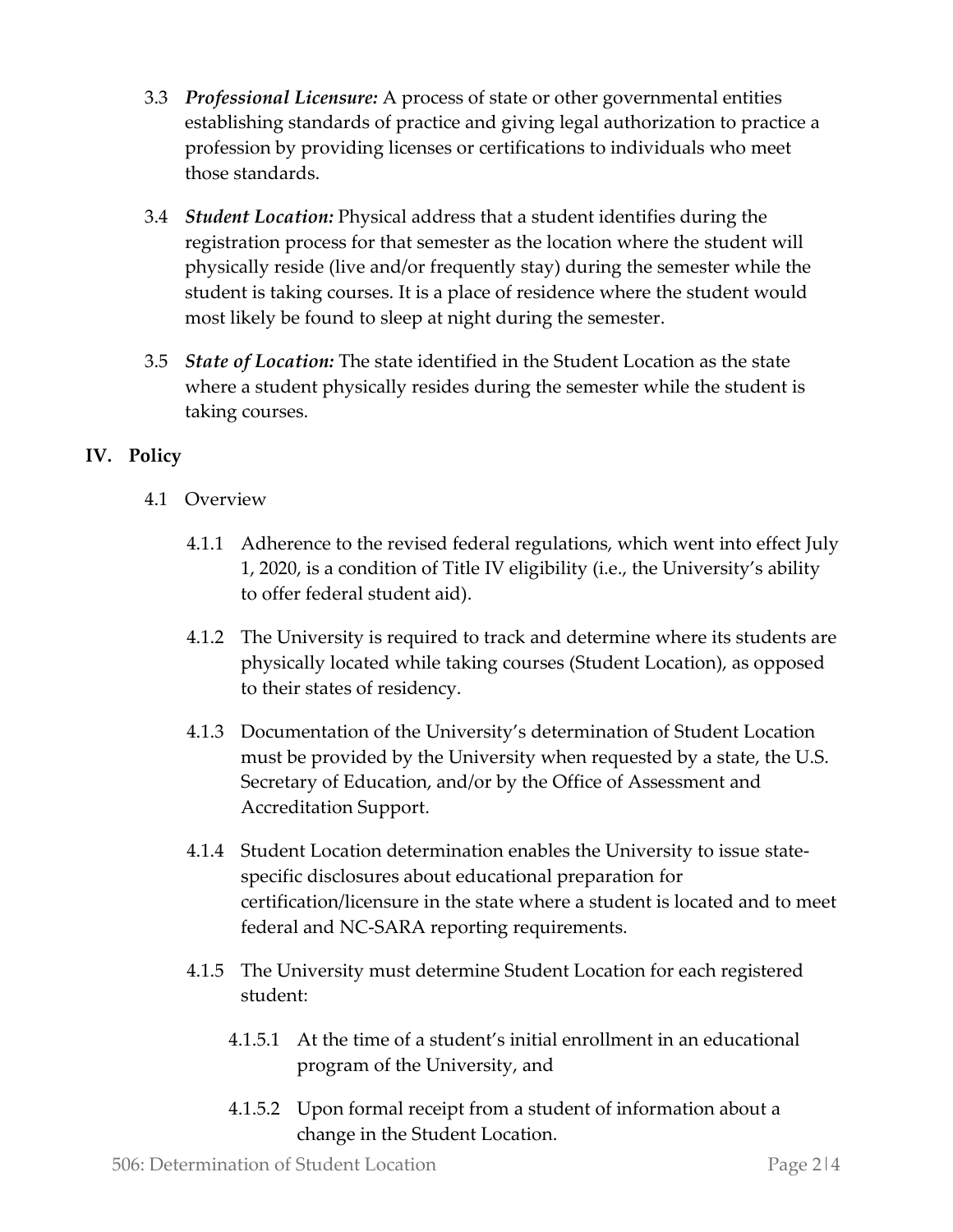- 4.1.6 The University may establish its own procedure for determining the state of a Student Location, but must:
	- 4.1.6.1 Have documented processes and procedures on how Student Location is determined;
	- 4.1.6.2 Have a documented change-of-address process for all students; and
	- 4.1.6.3 Consistently apply policies and procedures regarding Student Location to all students, including students enrolled in in-person programs.
- 4.2 Determination and Tracking of Student Location
	- 4.2.1 The University's student information system of record is Banner.
	- 4.2.2 For prospective students, a determination of Student Location is made at the time of a student's completion of an admissions application. The Permanent Address field is initially used as the Student Location until the student updates the student's Local Address in Banner.
	- 4.2.3 For current students, the Local Address field within Banner is recorded as the Student Location for each student.
	- 4.2.4 All current students must review and update their Local Address field as part of each Fall, Spring, and Summer registration process.
	- 4.2.5 Each student is responsible for informing the University via Banner if the Student Location of a student changes during the student's enrollment at the University. Students can update their Local Address at any time via Banner.
	- 4.2.6 If a student does not update the Local Address in Banner, then the student's Permanent Address is used by the University for disclosure and reporting requirements.
- 4.3 Data, Reporting, and Disclosure related to Professional Licensure
	- 4.3.1 As required by the federal regulations, University programs which may lead to professional licensure issue individual written disclosures to current and prospective students if a program does not meet the educational requirements for initial licensure/certification in the student's State of Location, or if the program has not determined if the program meets the State of Location's educational requirements for